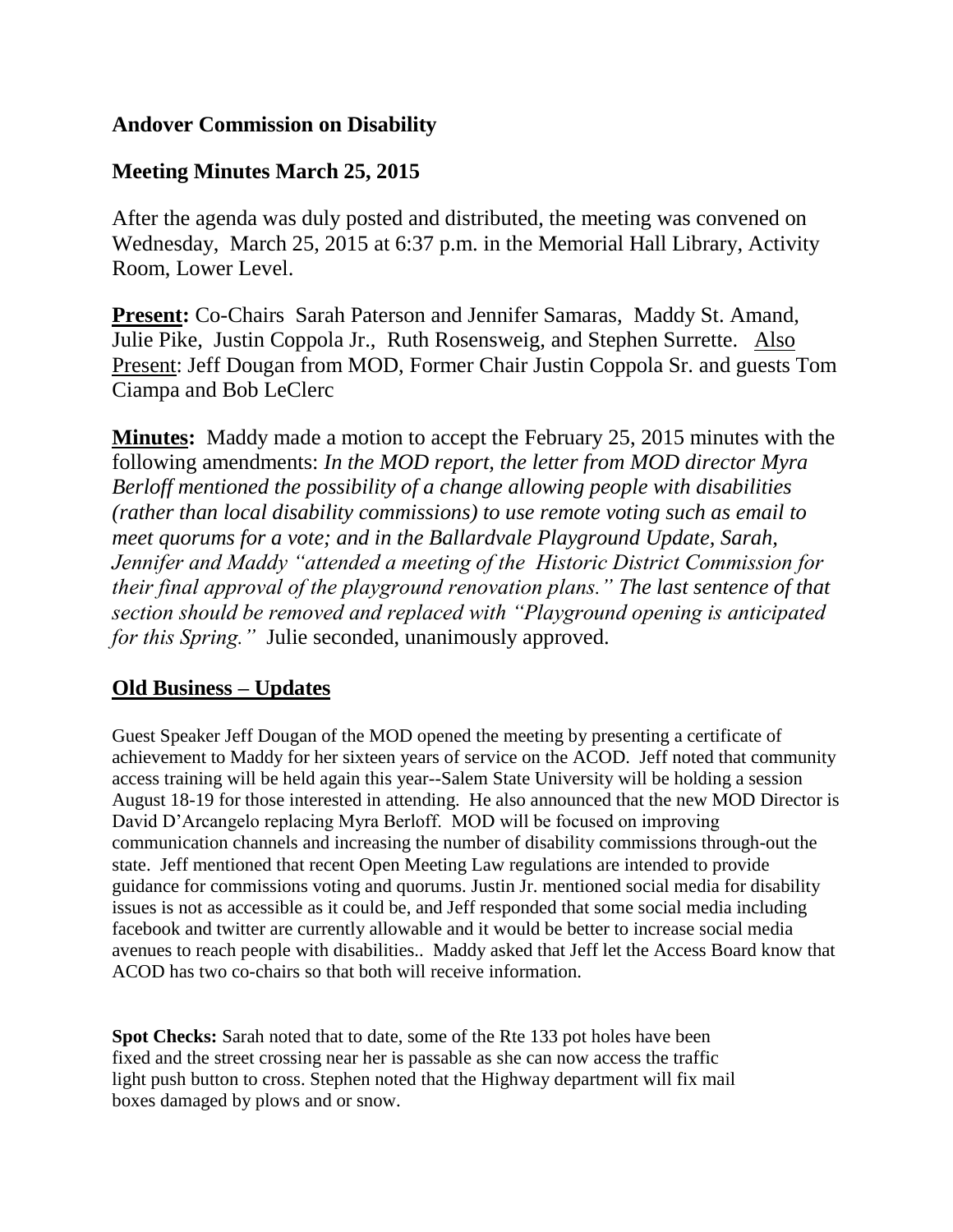**Website updates**:General discussion followed regarding both the content of and the appropriate hosting site for ACOD information. Jen noted that Ruth sent great updates on the MHL site on library services for people with disabilities but there should also be a general guide for services on a the town site.. Links and cross referencing between town and library needs to be explored. A discussion on model websites among towns was briefly discussed. *Action Item: Jen will check with Wendy Adams about website hosting to find out where the proper site is to be located as well as ongoing maintenance prior to library staff involvement. Ruth will check with the library IT department to determine if library hosting is still an option and the extent of any ongoing maintenance for such site.*

#### **Collaboration with other Andover organizations**

**Melmark**--Jen shared an email from Ellen Kallman, Director of Advancement Melmark New England, thanking the commission for the horticultural vocational program grant given to them last year. The grant will help with expanding raised beds and partnering with a local greenhouse to work with students and adults that are served in their residential program, in addition to an ongoing Peer Mentor program with AHS students.

#### **Announcements**

**CAM training** --Jeff noted that members interested in attending training which enables people to assess building for civil rights, ADA, and access and building code issues, will likely be able to attend training in this area in the fall of 2015. Stephen mentioned notifying the Building Inspector 's office about CAM training for staff/service credits. Maddy asked Jeff for an update on the "static" or "international" versus the "active" logo for people with disabilities. Jeff responded that the ABB requires the existing international logo for compliance.

**ACOD file storage**--Stephen collected ACOD files from Maddy and brought them to town office storage room.

**NILP 30th Annual Legislative Forum**--Jen attended this meeting last Friday, which included local legislators and constituents in a forum to discuss what is going on in the local area regarding services for people with disabilities or medical conditions.

**News Updates--**Julie reported on a March 22, 2015 Tribune article about an upcoming Supreme Court case on whether the ADA requires police to take precautions when trying to arrest armed and violent suspects who are mentally ill. Julie also noted two bills filed by Sen. L'Italien -- on issues relating to creating more opportunities for students with disabilities and addressing the needs of children who struggle with dyslexia.